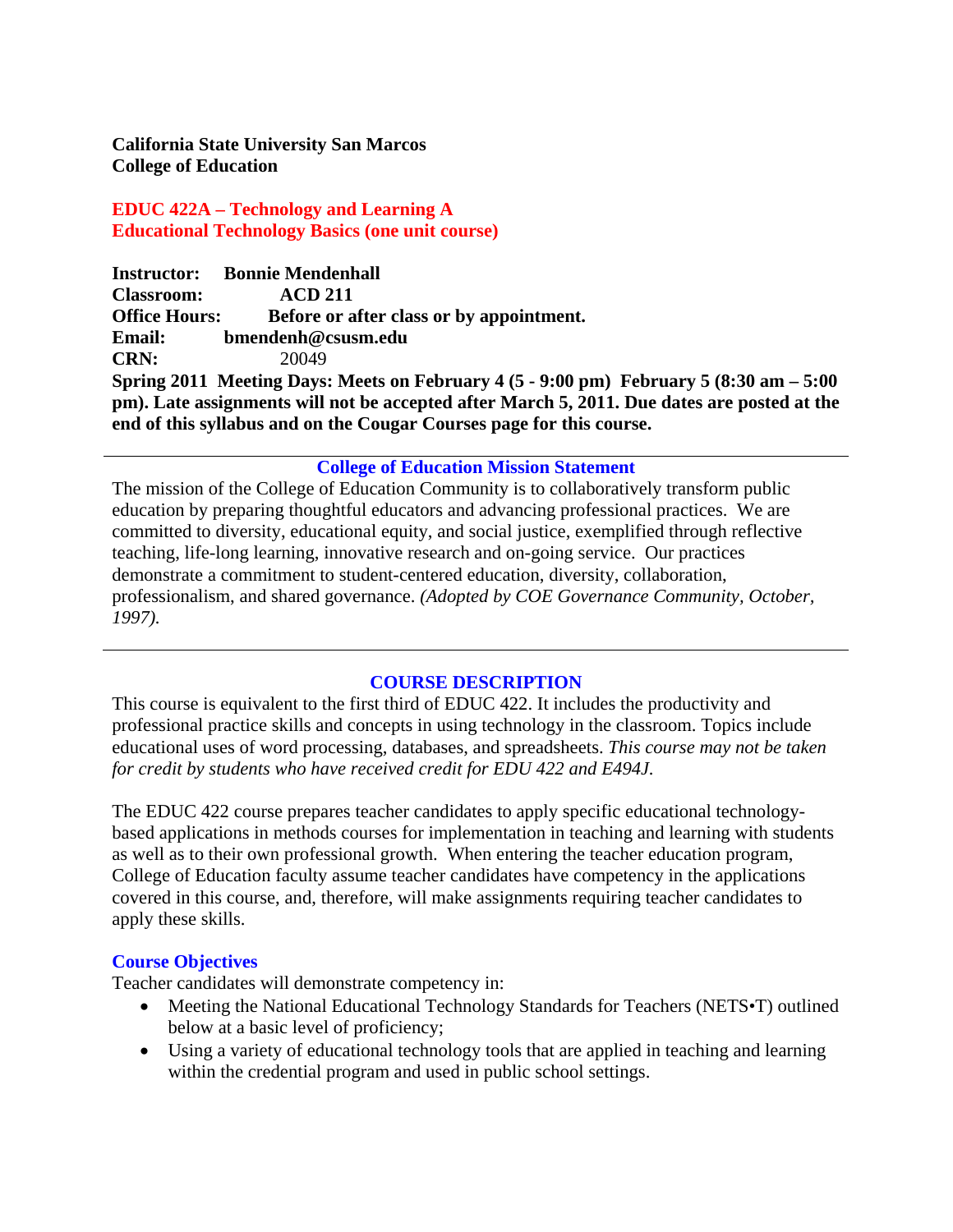### **Prerequisites**

The prerequisite for this course is completion of the campus-wide computer competency requirement (CCR) or having successfully completed a computer course within the last 12 months with a grade B or above. The prerequisite can be fulfilled by successful completion of one of the following:

- Taking the CSUSM CCR assessment or equivalent course OR
- Completion of an approved computer literacy course at the community college level with a grade B or higher in the last 12 months.

### **Required Supplies**

There is no required text for this course. Instead, you will need the following:

- ISTE online student membership. Must be purchased by the  $2<sup>nd</sup>$  class meeting.
- One mass storage device, e.g., USB flash drive (1 Gig or larger)

It is not necessary to purchase the educational software, as many of the specific software titles are available on the Web in demo-version and/or available on campus.

### **STUDENT LEARNING OUTCOMES**

### **Teacher Performance Expectation (TPE) Competencies**

This course is designed to help teachers seeking the Multiple and Single Subjects Credential to develop the skills, knowledge, and attitudes necessary to assist schools and districts in implementing an effective program for all students. The successful candidate will be able to merge theory and practice in order to realize a comprehensive and extensive educational program for all students. The following TPEs are addressed in this course:

Primary Emphasis:

TPE 14 CSUSM Educational Technology (based on ISTE NETS•T: see below) Secondary Emphasis:

TPE 4 - Making Content Accessible (NETS•T I and II)

TPE 5 - Student Engagement (NETS•T I and II)

TPE 6 - Developmentally Appropriate Teaching Practices (NETS•T I, and II)

TPE 7 - Teaching English Language Learners (NETS•T II and IV)

TPE 12 - Professional, legal and ethical (NETS•T IV)

TPE 13 - Professional Growth (NETS•T V)

### **ISTE National Educational Technology Standards (NETS•T) and Performance Indicators for Teachers**

Effective teachers model and apply the National Educational Technology Standards for Students (NETS•S) as they design, implement, and assess learning experiences to engage students and improve learning; enrich professional practice; and provide positive models for students, colleagues, and the community. All teachers should meet the following standards and performance indicators. Teachers:

### **I. Facilitate and Inspire Student Learning and Creativity**

Teachers use their knowledge of subject matter, teaching and learning, and technology to facilitate experiences that advance student learning, creativity, and innovation in both face-toface and virtual environments. Teachers:

**a.** promote, support, and model creative and innovative thinking and inventiveness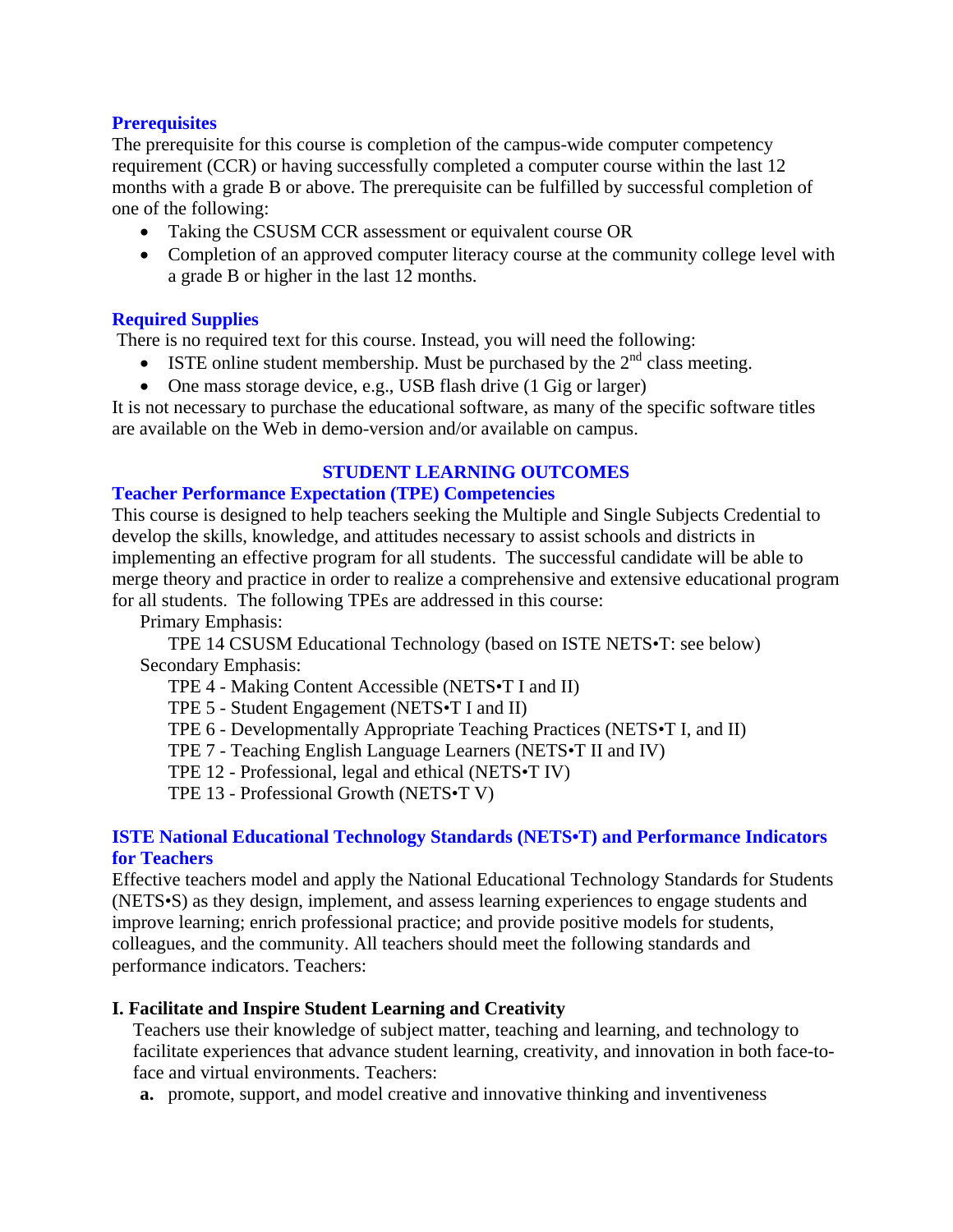- **b.** engage students in exploring real-world issues and solving authentic problems using digital tools and resources
- **c.** promote student reflection using collaborative tools to reveal and clarify students' conceptual understanding and thinking, planning, and creative processes
- **d.** model collaborative knowledge construction by engaging in learning with students, colleagues, and others in face-to-face and virtual environments

## **II. Design and Develop Digital-Age Learning Experiences and Assessments**

Teachers design, develop, and evaluate authentic learning experiences and assessments incorporating contemporary tools and resources to maximize content learning in context and to develop the knowledge, skills, and attitudes identified in the NETS•S. Teachers:

- **a.** design or adapt relevant learning experiences that incorporate digital tools and resources to promote student learning and creativity
- **b.** develop technology-enriched learning environments that enable all students to pursue their individual curiosities and become active participants in setting their own educational goals, managing their own learning, and assessing their own progress
- **c.** customize and personalize learning activities to address students' diverse learning styles, working strategies, and abilities using digital tools and resources
- **d.** provide students with multiple and varied formative and summative assessments aligned with content and technology standards and use resulting data to inform learning and teaching

## **III. Model Digital-Age Work and Learning**

Teachers exhibit knowledge, skills, and work processes representative of an innovative professional in a global and digital society. Teachers:

- **a.** demonstrate fluency in technology systems and the transfer of current knowledge to new technologies and situations
- **b.** collaborate with students, peers, parents, and community members using digital tools and resources to support student success and innovation
- **c.** communicate relevant information and ideas effectively to students, parents, and peers using a variety of digital-age media and formats
- d. model and facilitate effective use of current and emerging digital tools to locate, analyze, evaluate, and use information resources to support research and learning

## **IV. Promote and Model Digital Citizenship and Responsibility**

Teachers understand local and global societal issues and responsibilities in an evolving digital culture and exhibit legal and ethical behavior in their professional practices. Teachers:

- **a.** advocate, model, and teach safe, legal, and ethical use of digital information and technology, including respect for copyright, intellectual property, and the appropriate documentation of sources
- **b.** address the diverse needs of all learners by using learner-centered strategies and providing equitable access to appropriate digital tools and resources
- **c.** promote and model digital etiquette and responsible social interactions related to the use of technology and information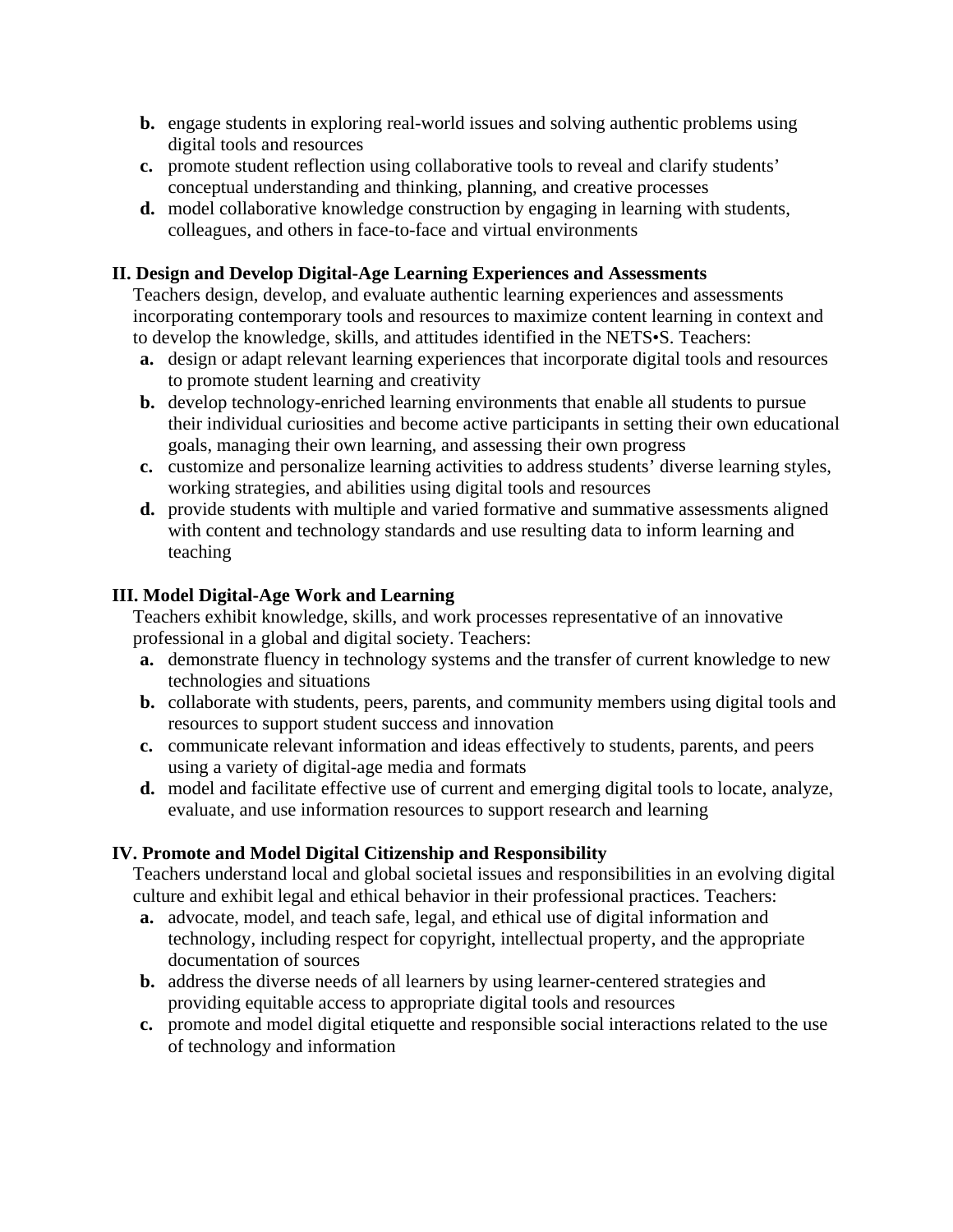**d.** develop and model cultural understanding and global awareness by engaging with colleagues and students of other cultures using digital-age communication and collaboration tools

## **V. Engage in Professional Growth and Leadership**

Teachers continuously improve their professional practice, model lifelong learning, and exhibit leadership in their school and professional community by promoting and demonstrating the effective use of digital tools and resources. Teachers:

- **a.** participate in local and global learning communities to explore creative applications of technology to improve student learning
- **b.** exhibit leadership by demonstrating a vision of technology infusion, participating in shared decision making and community building, and developing the leadership and technology skills of others
- **c.** evaluate and reflect on current research and professional practice on a regular basis to make effective use of existing and emerging digital tools and resources in support of student learning
- **d.** contribute to the effectiveness, vitality, and self-renewal of the teaching profession and of their school and community

*ISTE (International Society for Technology in Education), 2008*  http://www.iste.org/Content/NavigationMenu/NETS/ForTeachers/2008Standards/NETS\_for\_Tea chers\_2008.htm

# **CSUSM AND COE POLICIES**

## **College of Education Attendance Policy**

Due to the dynamic and interactive nature of courses in the College of Education, all students are expected to attend all classes and participate actively. At a minimum, students must attend more than 80% of class time, or s/he may not receive a passing grade for the course at the discretion of the instructor. Individual instructors may adopt more stringent attendance requirements (see below). Should the student have extenuating circumstances, s/he should contact the instructor as soon as possible. (Adopted by the COE Governance Community, December, 1997).

In addition to attending course sessions, students may need to use campus resources for some assignments. All students must plan times they can work in labs on campus. Students are required to check campus resources and availability of labs. Mac computers are available in ACD 202, ACD 211, UH 271, and SCI2 306 in addition to other locations such as the library 2<sup>nd</sup> floor. Students are required to use campus issued-email accounts and check email and the class Cougar Course (Moodle) site at least two times per week to communicate with instructor and peers.

## **CSUSM Academic Honesty Policy**

Students will be expected to adhere to standards of academic honesty and integrity, as outlined in the Student Academic Honesty Policy. All written work and oral presentation assignments must be original work. All ideas/materials that are borrowed from other sources must have appropriate references to the original sources. Any quoted material should give credit to the source and be punctuated with quotation marks.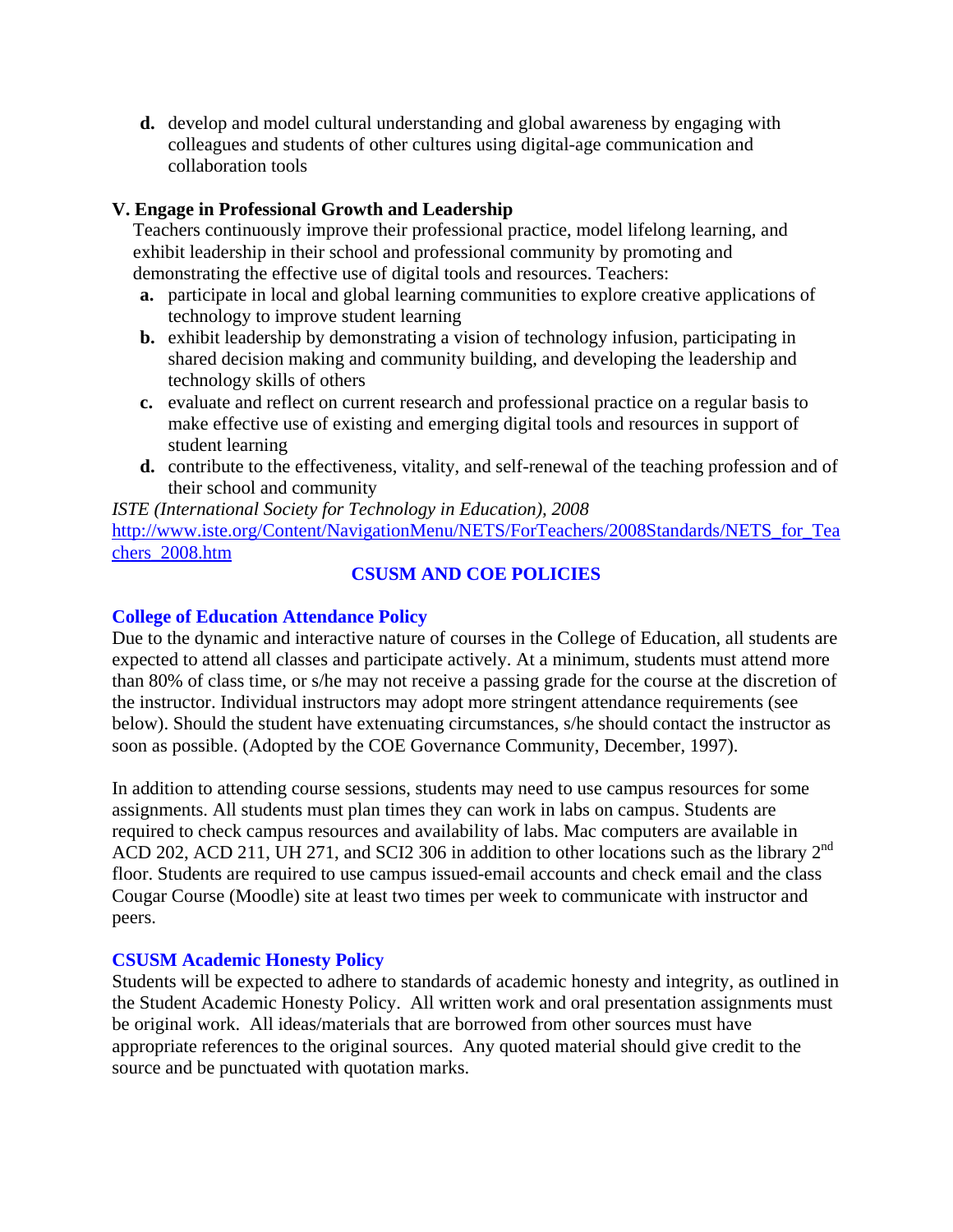Students are responsible for honest completion of their work including examinations. There will be no tolerance for infractions. If you believe there has been an infraction by someone in the class, please bring it to the instructor's attention. The instructor reserves the right to discipline any student for academic dishonesty in accordance with the general rules and regulations of the university. Disciplinary action may include the lowering of grades and/or the assignment of a failing grade for an exam, assignment, or the class as a whole.

Incidents of Academic Dishonesty will be reported to the Dean of Students. Sanctions at the University level may include suspension or expulsion from the University.

### **Plagiarism**

As an educator, it is expected that each student will do his/her own work, and contribute equally to group projects and processes. Plagiarism or cheating is unacceptable under any circumstances. If you are in doubt about whether your work is paraphrased or plagiarized see the Plagiarism Prevention for Students website http://library.csusm.edu/plagiarism/index.html. If there are questions about academic honesty, please consult the University catalog.

### **Students with Disabilities Requiring Reasonable Accommodations**

Students with disabilities who require reasonable accommodations must be approved for services by providing appropriate and recent documentation to the Office of Disable Student Services (DSS). This office is located in Craven Hall 5205, and can be contacted by phone at (760) 750- 4905, or TTY (760) 750-4909. Students authorized by DSS to receive reasonable accommodations should meet with their instructor during office hours or, in order to ensure confidentiality, in a more private setting.

### **CSUSM Writing Requirement**

The CSUSM writing requirement of 2500 words is met through the completion of course assignments. Therefore, all writing will be looked at for content, organization, grammar, spelling, and format.

If needed, it is suggested that you make an appointment with the Writing Center (http://www.csusm.edu/writing\_center/) to seek help with writing skills before submitting your written assignments.

### **Grading Procedures And Assignments**

| $94 - 100 = A$  | $80 - 83 = B$   | $70 - 73 = C$  |
|-----------------|-----------------|----------------|
| $90 - 93 = A$   | $77 - 79 = C +$ | $60 - 69 = D$  |
| $87 - 89 = B +$ | $74 - 76 = C$   | below $60 = F$ |
| $84 - 86 = B$   |                 |                |

Grading is calculated on the standard of

*ASSIGNMENTS and DUE DATE*S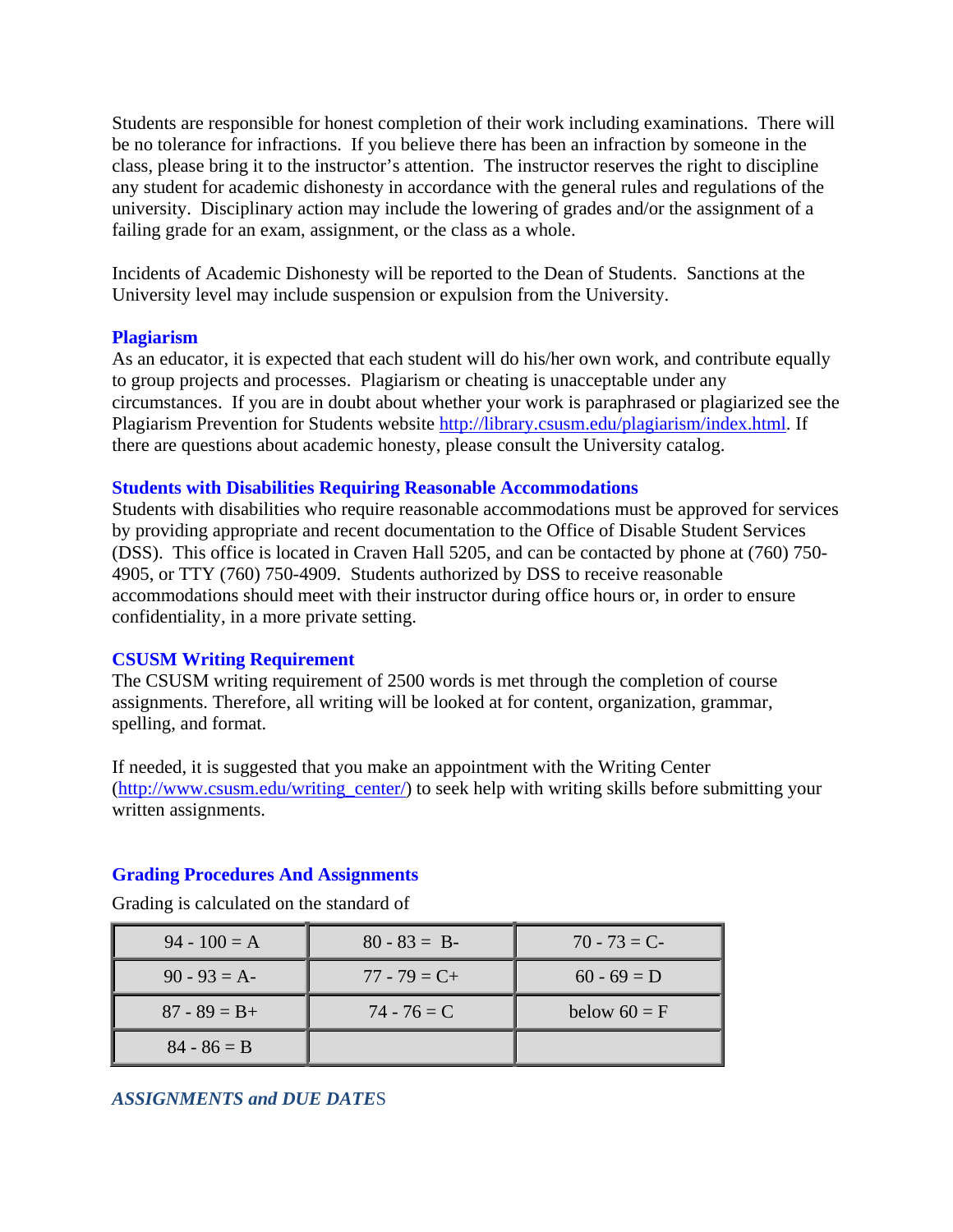| Due Date | Assignment                   | Description                                                   | Points         |
|----------|------------------------------|---------------------------------------------------------------|----------------|
| Feb 4    | Forum                        | Respond to the Introduction Forum Prompt.                     | $\mathcal{R}$  |
|          | Assignment                   |                                                               |                |
| February | Professional                 | Join ISTE and access resources for teaching and learning      | N/A            |
| 5        | Memberships                  | through effective use of technology.                          |                |
| Feb 11:  | Letter                       | Students write a business style letter of introduction using  | 15             |
|          | Assignment                   | Microsoft Word. Must include a graphic.                       |                |
| Feb 11   | 1st Blog posting             | Reflect on assigned Computational Thinking article and        | $\overline{3}$ |
|          |                              | relate the article to the NETS student standards. Entries are |                |
|          |                              | made to the journal as assigned.                              |                |
| Feb 18:  | Internet                     | Through use of a web-based resource/tool, students will       | 15             |
|          | Assignment,                  | organize and manage online resources for projects and         |                |
|          |                              | share with others. This tool will allow students to continue  |                |
|          |                              | to organize and share resources throughout COE program        |                |
|          |                              | experiences. The assignment requires evaluation and review    |                |
|          |                              | of educational web sites and reflection on classroom use.     |                |
| Feb 18   | 2nd blog posting             |                                                               | 3              |
| Feb 25:  | Copyright                    | Students will create a five slide project using special       | 15             |
|          | &Ethics                      | features of the program based on copyright and Ethics         |                |
|          | Power-point                  | content articles                                              |                |
|          |                              |                                                               |                |
| Feb 25   | 3rd Blog posting             |                                                               | $\mathfrak{Z}$ |
| March 4: | <b>Excel Spread</b>          | Students use spreadsheets and charts in a variety of ways to  | 15             |
|          | <b>Sheet</b>                 | organize and present information. Students reflect on         |                |
|          | Assignment                   | educationally appropriate uses of a spreadsheet tool and      |                |
|          |                              | differentiate between various tools for organizing            |                |
|          |                              | information.                                                  |                |
| Mar 4    | News letter                  | Students create an appealing, newsworthy, and interesting     | 15             |
|          | Assignment                   | newsletter for parents with information about technology      |                |
|          |                              | and learning in the classroom. Use of graphics, content and   |                |
|          |                              | layout will be considered and assessed. Must be completed     |                |
|          |                              | in Word.                                                      |                |
| Mar 4    | Journal Blog                 | Students maintain professional blogs, demonstrate the         | 8              |
|          | and                          | ability to contribute to online discussions by posting and    |                |
|          | 4 <sup>th</sup> Blog posting | responding to other's postings, and apply Netiquette in the   |                |
|          |                              | process.                                                      |                |
| Feb 4    | Attendance,                  | Students are expected to have a positive disposition toward   | 10             |
| through  | disposition $&$              | teaching and learning. They should help each other and        |                |
| Mar 4    | participation                | create a positive classroom environment for everyone. This    |                |
|          | during class,                | means having a positive attitude in class, being on time and  |                |
|          | and online                   | actively engaged in discussions and activities both in class  |                |
|          |                              | and online.                                                   |                |
|          |                              | <b>Total Points</b>                                           | 100            |

*ASSIGNMENTS TURNED IN AFTER 11:59 PM ON MARCH 4, 2011 WILL RECEIVE A REDUCED GRADE*  Detailed information about each assignment is provided on the class Cougar Course site. Please note that modifications may occur at the discretion of the instructor. In addition to the assignments described above, performance assessment will be on student's cooperation and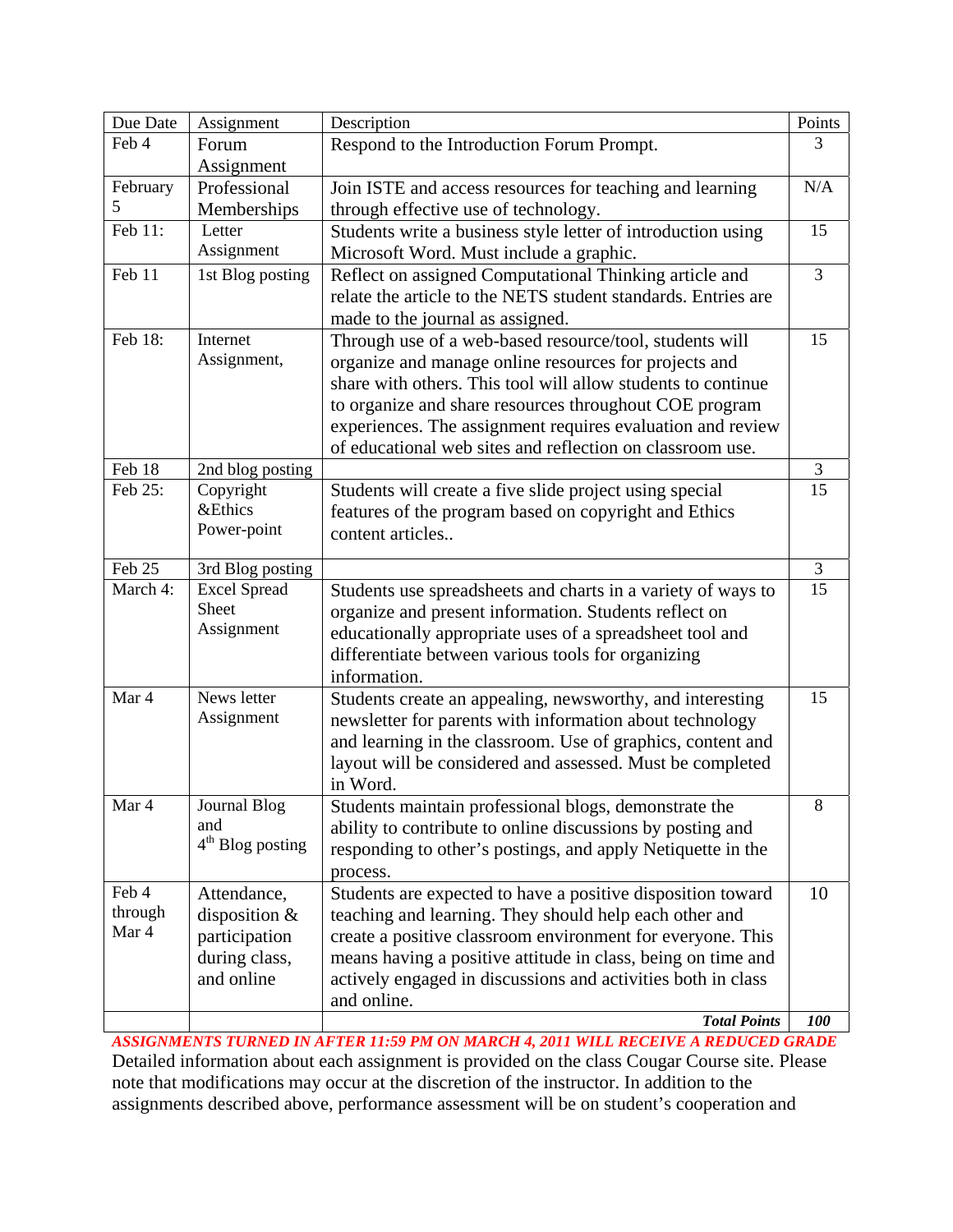flexibility in response to unforeseen challenges and student's ability to perform tasks using a variety of technology tools.

You are responsible to track your grades and progress in the course. In order to successfully complete this course, all assignments must be completed at an acceptable level noted on assignment directions and rubrics. All assignments are due by 11:59 pm on the due date. Late assignments may be penalized by a deduction in points. After one week, late assignments may receive no credit. If extraordinary circumstances occur, please contact the instructor.

#### *ASSIGNMENTS TURNED IN AFTER THE DUE DATE WILL BE REDUCED BY 2.5 POINTS PER DAY LATE*

After one week, late assignments WILL receive no credit. If extraordinary circumstances occur, please promptly contact the instructor.

| FRIDAY,<br>FEBRUARY 4, 2011 |                                                                               | 5:00 PM -9:30 PM |
|-----------------------------|-------------------------------------------------------------------------------|------------------|
|                             | Overview: Syllabus and course                                                 | $5 - 5:30$       |
|                             | Moodle Intro (Forum Post)                                                     | 5:30-6:00        |
|                             | <b>ISTE NETS</b> for students                                                 | $6 - 6:30$       |
|                             | <b>Set up a Blog</b>                                                          | $6:30-7:15$ pm   |
|                             | <b>Break</b>                                                                  | $7:15 - 7:45$    |
|                             | Letter Assignment: (Word<br>processing setting margins,<br>inserting picture) | $7:45-8:45$      |
|                             | <b>ISTE membership</b> and overview                                           | 8:45-9:15        |
|                             | Wrap up and prepare for<br>Saturday:                                          | $9:15-9:30$      |

## *DAILY AGENDA*

*(Bring coffee and lunch for Saturday – no food or drink in lab except covered water bottle (put outside door)*